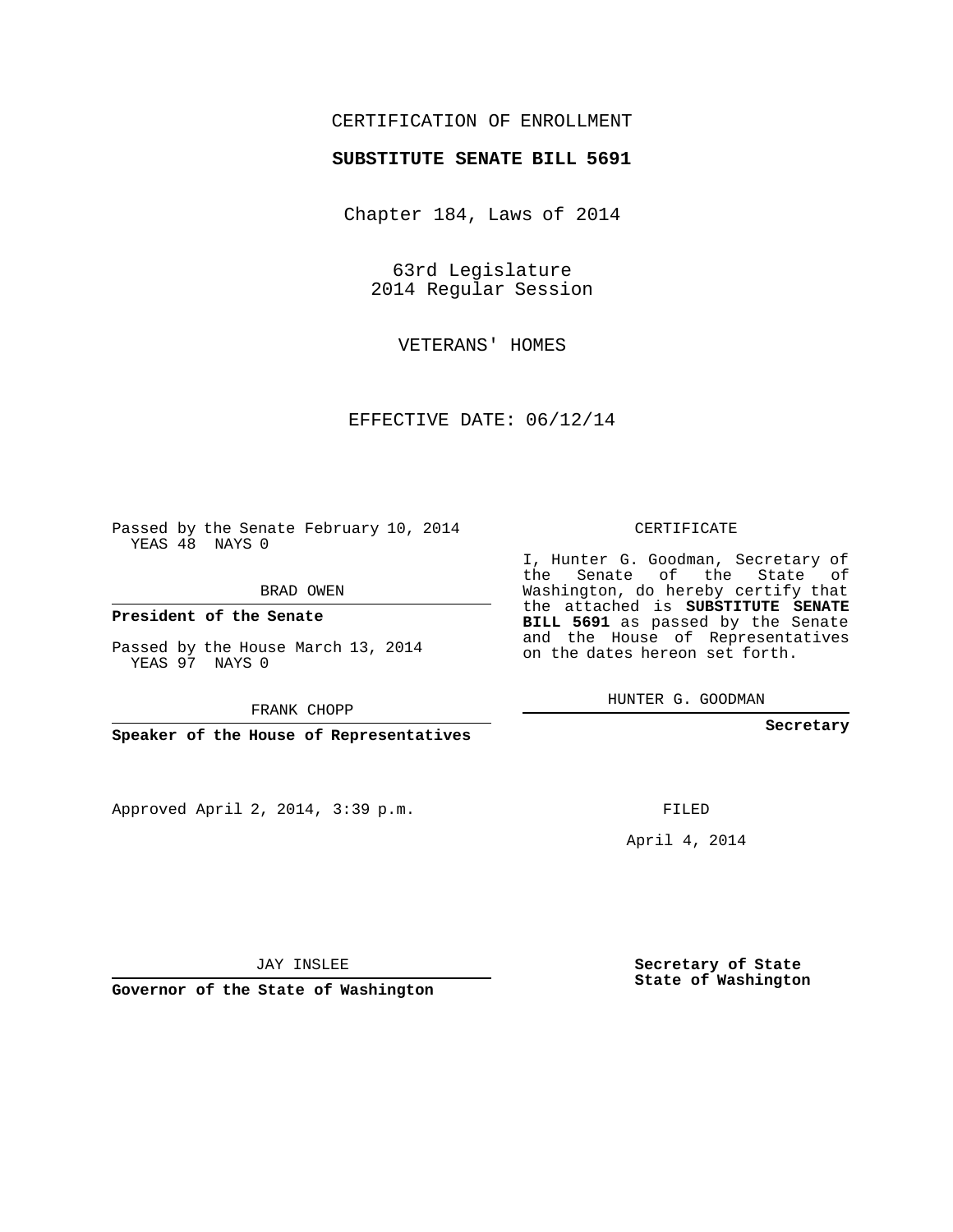## **SUBSTITUTE SENATE BILL 5691** \_\_\_\_\_\_\_\_\_\_\_\_\_\_\_\_\_\_\_\_\_\_\_\_\_\_\_\_\_\_\_\_\_\_\_\_\_\_\_\_\_\_\_\_\_

\_\_\_\_\_\_\_\_\_\_\_\_\_\_\_\_\_\_\_\_\_\_\_\_\_\_\_\_\_\_\_\_\_\_\_\_\_\_\_\_\_\_\_\_\_

Passed Legislature - 2014 Regular Session

**State of Washington 63rd Legislature 2013 Regular Session By** Senate Ways & Means (originally sponsored by Senators Hewitt,

READ FIRST TIME 03/01/13.

Conway, and Rolfes)

 AN ACT Relating to veterans' homes; amending RCW 72.36.020, 72.36.030, 72.36.035, 72.36.055, 72.36.070, 72.36.075, and 43.60A.075; and adding a new section to chapter 72.36 RCW.

BE IT ENACTED BY THE LEGISLATURE OF THE STATE OF WASHINGTON:

 NEW SECTION. **Sec. 1.** A new section is added to chapter 72.36 RCW to read as follows:

 The "Walla Walla veterans' home" is established and maintained in this state as a branch of the state soldiers' home, and is a home for veterans, their spouses, or parents any of whose children died while serving in the armed forces, who meet admission requirements contained in RCW 72.36.030.

 **Sec. 2.** RCW 72.36.020 and 1993 sp.s. c 3 s 4 are each amended to read as follows:

 The director of the department of veterans affairs shall appoint a superintendent for each state veterans' home. The superintendent shall exercise management and control of the institution in accordance with either policies or procedures promulgated by the director of the 18 department of veterans affairs, or both, and rules ((and regulations))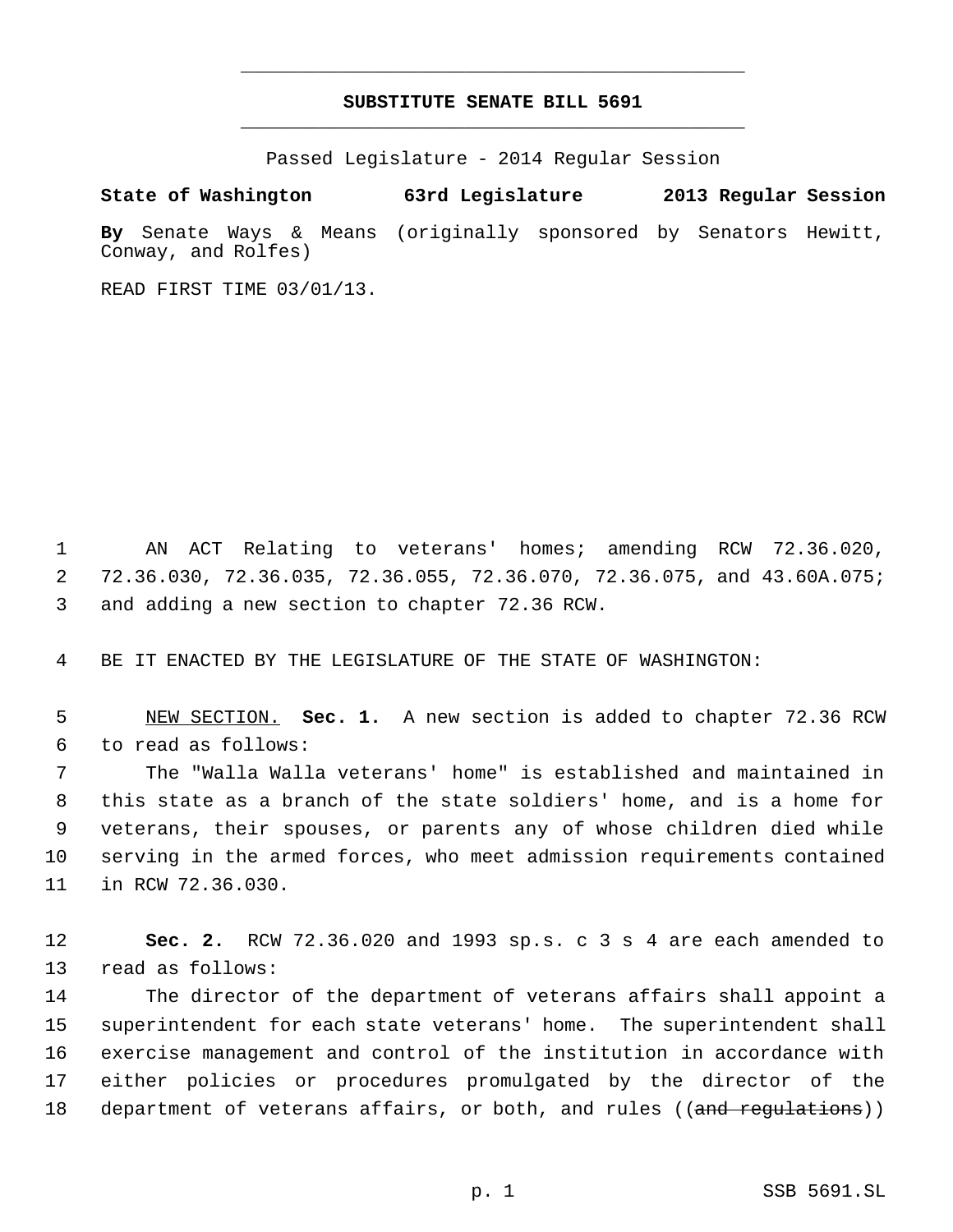of the department. In accordance with chapter 18.52 RCW, the individual appointed as superintendent for either state veterans' home 3 shall be a licensed nursing home administrator. ((The department may request a waiver to, or seek an alternate method of compliance with, the federal requirement for a licensed on-site administrator during a transition phase from July 1, 1993, to June 30, 1994.))

 **Sec. 3.** RCW 72.36.030 and 2008 c 6 s 503 are each amended to read as follows:

 All of the following persons who have been actual bona fide 10 residents of this state at the time of their application( $\overline{(-\text{and who are}}$ 11 indigent and unable to support themselves and their families)) may be admitted to a state veterans' home under rules as may be adopted by the director of the department, unless sufficient facilities and resources are not available to accommodate these people:

 (1)(a) All honorably discharged veterans of a branch of the armed forces of the United States or merchant marines; (b) members of the state militia disabled while in the line of duty; (c) Filipino World War II veterans who swore an oath to American authority and who 19 participated in military engagements with American soldiers; ((and)) (d) the spouses or the domestic partners of these veterans, merchant 21 marines, and members of the state militia; and (e) parents any of whose 22 children died while serving in the armed forces. However, it is required that the spouse was married to and living with the veteran, or that the domestic partner was in a domestic partnership and living with the veteran, three years prior to the date of application for admittance, or, if married to or in a domestic partnership with him or her since that date, was also a resident of a state veterans' home in this state or entitled to admission thereto;

29 (2)(( $\frac{1}{a}$ )) The spouses or domestic partners of: ( $\frac{1}{1}$ )) (a) All honorably discharged veterans of the United States armed forces; 31  $((\overrightarrow{ii}))$  (b) merchant marines; and  $((\overrightarrow{iii}))$  (c) members of the state militia who were disabled while in the line of duty and who were residents of a state veterans' home in this state or were entitled to admission to one of this state's state veteran homes at the time of 35 death( $\left(\frac{1}{2}, \frac{1}{2}\right)$  the spouses or domestic partners of: (i) All honorably 36 discharged veterans of a branch of the United States armed forces; (ii) 37 merchant marines; and (iii) members of the state militia who would have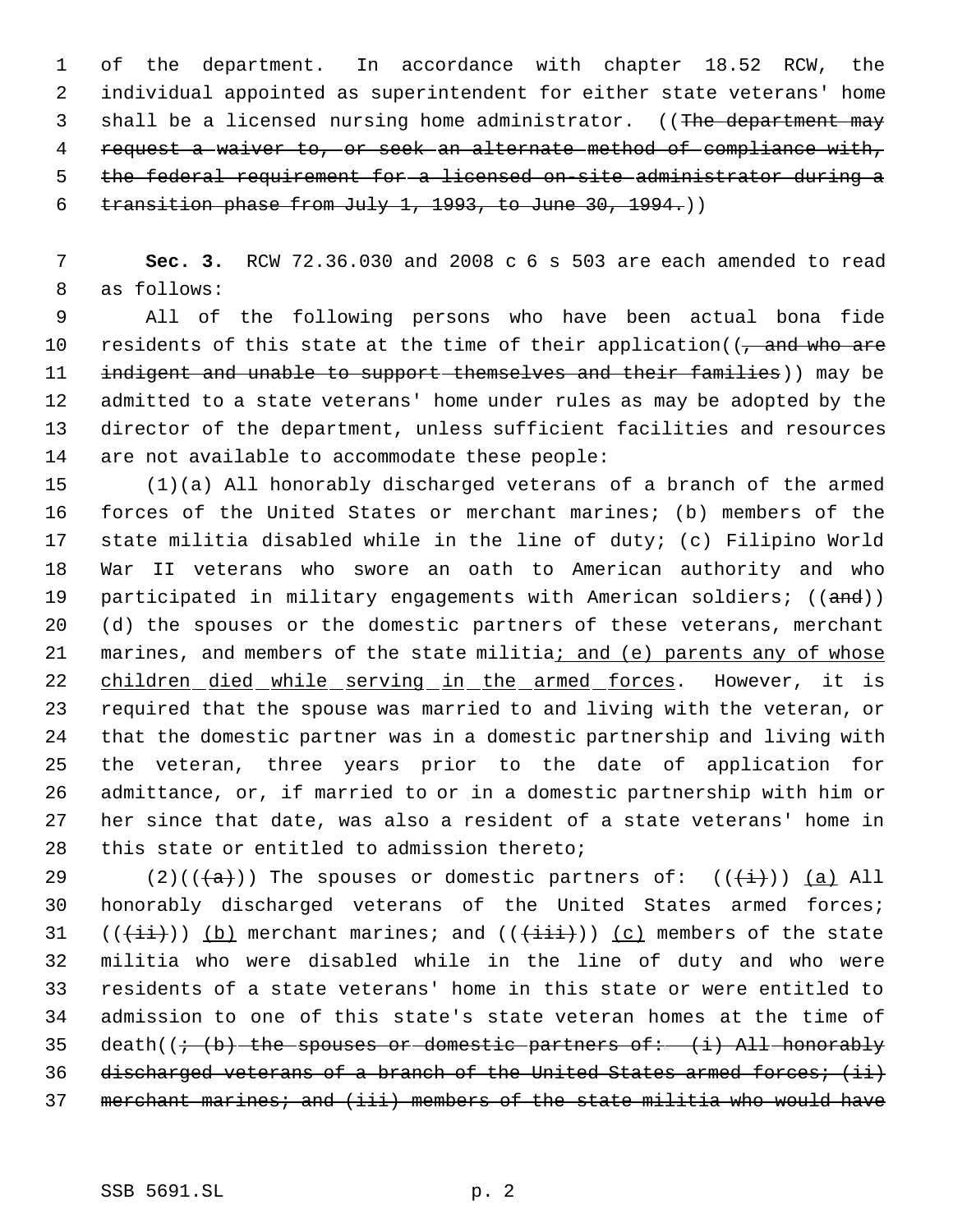been entitled to admission to one of this state's state veterans' homes 2 at the time of death, but for the fact that the spouse or domestic partner was not indigent, but has since become indigent and unable to 4 support-himself-or-herself-and-his-or-her-family. However,-the 5 included spouse or included domestic partner shall be at least fifty years old and have been married to and living with their spouse, or in 7 a-domestic-partnership-and-living-with-their-domestic-partner,-for 8 three years prior to the date of their application)). However, the included spouse or included domestic partner shall not have been married since the death of his or her spouse or domestic partner to a person who is not a resident of one of this state's state veterans' homes or entitled to admission to one of this state's state veterans' homes; and

 (3) All applicants for admission to a state veterans' home shall apply for all federal and state benefits for which they may be eligible, including medical assistance under chapter 74.09 RCW.

 **Sec. 4.** RCW 72.36.035 and 2002 c 292 s 5 are each amended to read as follows:

 For purposes of this chapter, unless the context clearly indicates otherwise:

 (1) "Actual bona fide residents of this state" means persons who have a domicile in the state of Washington immediately prior to application for admission to a state veterans' home.

 (2) "Department" means the Washington state department of veterans affairs.

 (3) "Domicile" means a person's true, fixed, and permanent home and place of habitation, and shall be the place where the person intends to remain, and to which the person expects to return when the person leaves without intending to establish a new domicile elsewhere.

 (4) "State veterans' homes" means the Washington soldiers' home and 31 colony in Orting, the Washington veterans' home in Retsil, ((and)) the 32 eastern Washington veterans' home, and the Walla Walla veterans' home.

(5) "Veteran" has the same meaning established in RCW 41.04.007.

 **Sec. 5.** RCW 72.36.055 and 2001 2nd sp.s. c 4 s 4 are each amended to read as follows:

36 The state veterans' homes ((shall)) may provide both domiciliary